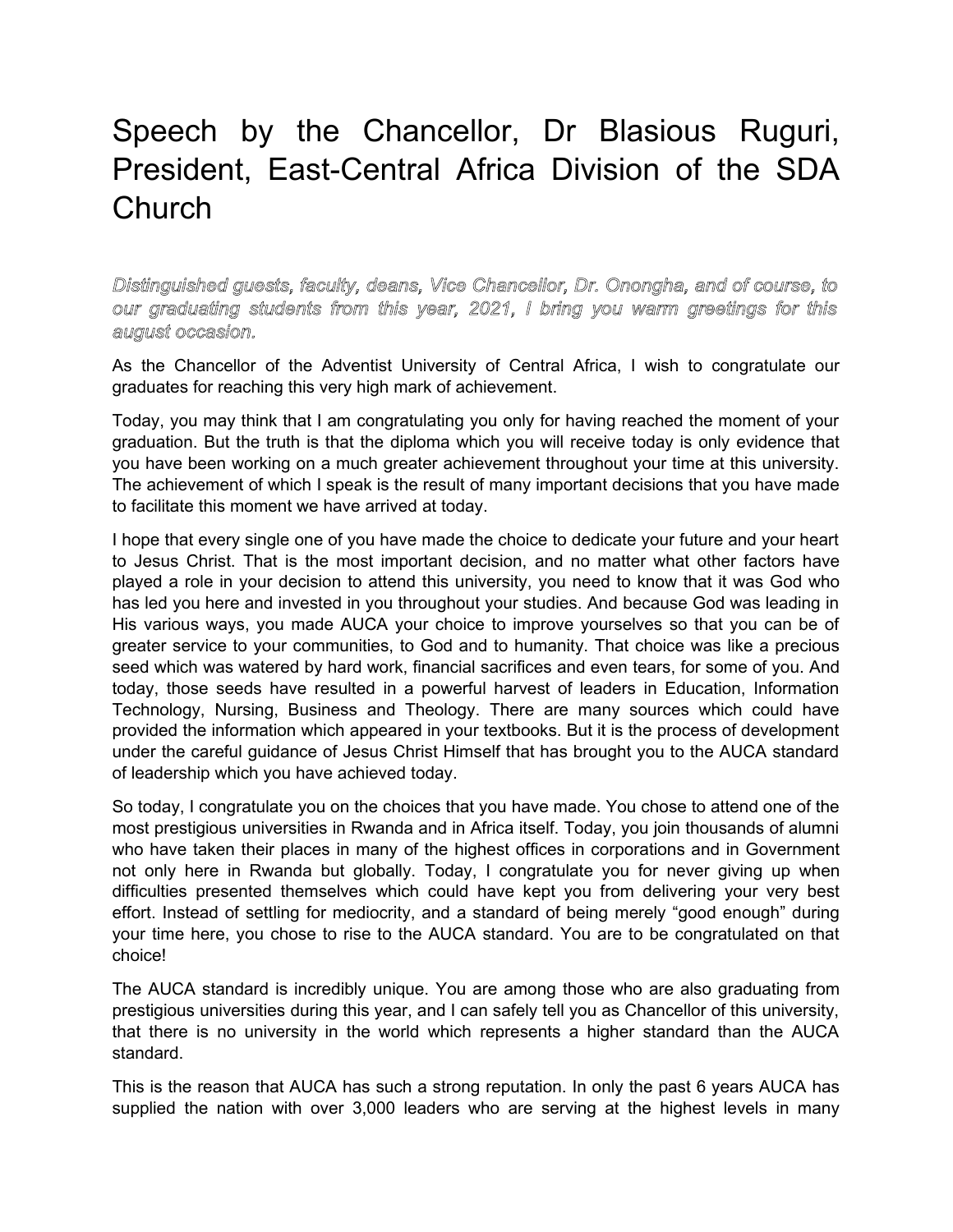capacities in government, business, education, technology, medicine and the church. AUCA graduates are known to be performers of the highest quality in the Government of Rwanda, including several members of parliament. AUCA graduates are holding the highest responsibilities in maintaining the technology infrastructure in what has become one of the most technologically sophisticated nations on the continent.

AUCA graduates are excelling in business with graduates leading in banks and as entrepreneurs. Even within the church across the region, there are AUCA graduates serving as presidents of unions and even a division of our Seventh-day Adventist world leadership with responsibilities to lead hundreds of thousands of believers.

There is much more that I can say regarding the impact that has resulted from the history of excellence that always exists among the graduates from this school. While many universities call their students to rise to the level of academic excellence, the AUCA standard produces leaders who go to even greater heights.

At AUCA we agree that if something is worth doing, it is worth doing well. If you will not seek excellence in whatever you are doing, then you had better just leave it, and find your excellence wherever you can decide to put forth your very best effort with the skills that God has given to you. A life which is lived under the standards of mediocrity is a life which is only half lived, or even something less than that!

The thousands of AUCA graduates who have gone before you worked hard to succeed in the positions of trust that they have earned. Thousands of people will be entrusting their lives to the skill and intelligence of our nurses.

Communities and nations will depend on the creativity and insight of our business leaders and IT leaders.

Thousands of families will choose to trust their futures in the compassionate hands of our educators, and perhaps even millions will find hope for eternity as our theologians teach them to place their trust in God. Those who graduate from AUCA understand that the standards are high because the stakes are high. This is why AUCA offers nothing less than excellence in its graduates.

Even so, I want you all to know that AUCA is a university which stands for much more than academic excellence. You see, as graduates of AUCA, you are also part of God's plan for growth, healing and redemption in this world.

AUCA graduates are working in high offices in business, education and government, building Rwanda into a strong leader, not just on the African continent but around the world. Students come here not only to seek excellence for themselves, but to be a part of how God is raising up Rwanda and the rest of the continent to a standard which surprises the world! Today, what the world needs is not mere academic and technical excellence, but it is in need of redemption.

AUCA graduates are leaders. AUCA graduates are highly competent and God has equipped you also to provide redemptive hope wherever you may go. Today, you are being initiated into a great heritage of leadership which will bring forth a better tomorrow for Rwanda and for the world!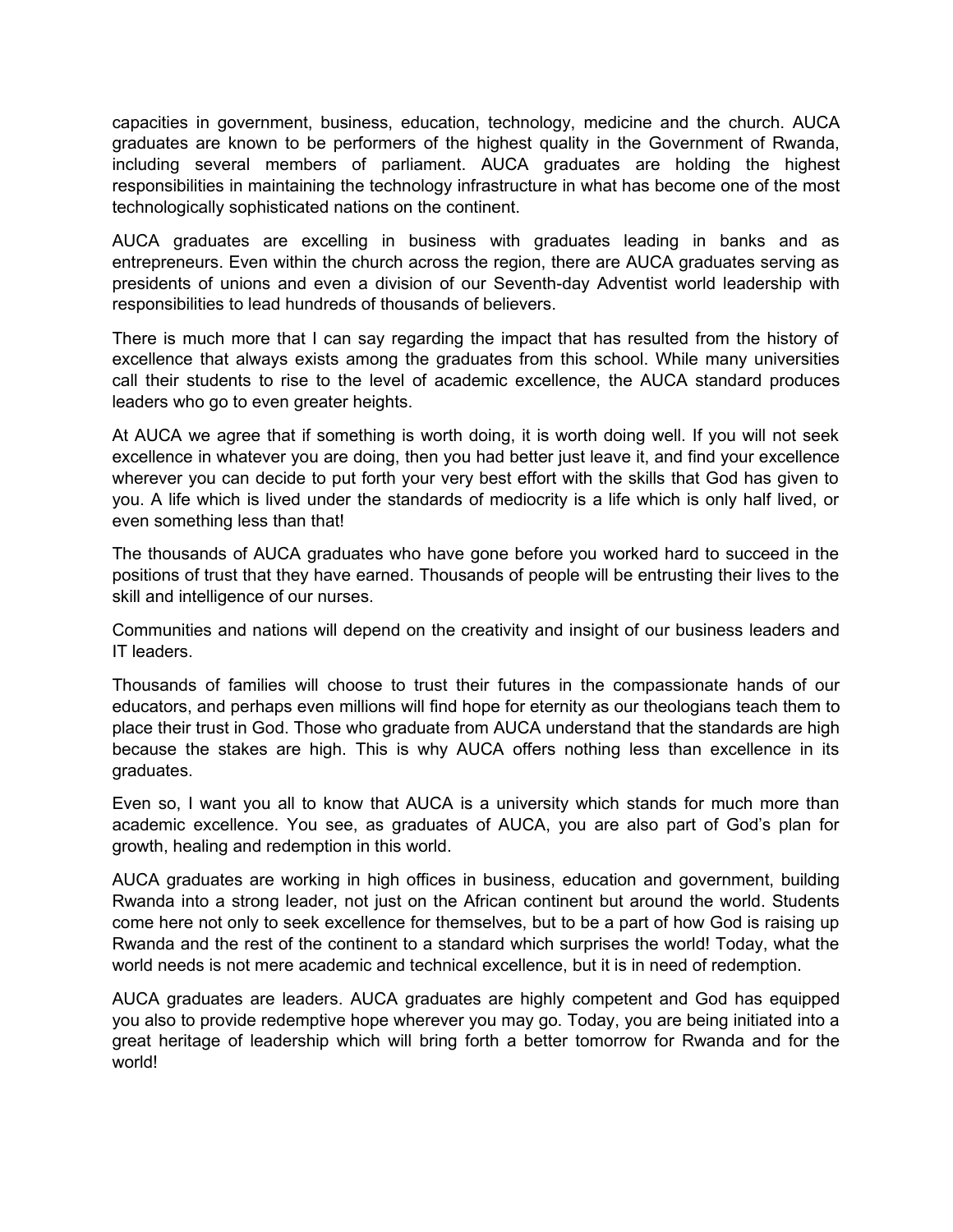I have mentioned that the AUCA standard includes academic excellence, as well as the ability to be a leader who can redeem things and make them better than they ever were before.

Both of these aspects are very important, but the world is full of people who have both of them. By themselves they tell an impressive story of high standards. But the AUCA standard requires yet another level of leadership, which I will describe from the story of David which is found in the Book of 1 Samuel, chapters 16 and 17. David was a young man of intelligence, and, through his experience as a shepherd, it was clear that he was a creative leader who knew how to take care of, and even improve the things which he was responsible for. David never lost his sheep. Even if he had to fight a lion or a bear, David was able to redeem everything that was placed into his hand.

But even with those qualities, no one expected much from him beyond the ordinary future of anyone else. Even his brothers and his father seemed to be convinced that he would never do anything that could matter. Some of you may have people in your life who are not expecting anything out of the ordinary from you.

They are expecting you to work and earn a good living, perhaps, and that is indeed something to be proud of. But God's destiny for David involved something that most people are unwilling to claim because they are not committed to the standard of excellence of character that is required. It is the courageous commitment to extraordinary service.

This is the third element of the AUCA standard. The greatness of the degree is not the final measure of the greatness of your destiny. Your greatness is revealed in the way that you serve the world after today the degree is placed into your hands. David was anointed to be a king at a time when no one but God could see his true potential. Today, your degrees are a kind of anointing which are inviting you to join the ranks of those who are leading this nation to heights of greatness. But David did not try to take the easy path to success even though he was anointed to be the next king. He did not wait for anyone to give him an opportunity that he had not yet proven that he could earn.

In Chapter 17, we see David taking simple opportunities to serve others rather than seeking to be served himself. While David was bringing supplies to his brothers who were soldiers in the army of the Israelites, he heard the threats of a giant named Goliath against the people of God.

David could have let the giant to those who were supposed to be responsible to fight. But where others were afraid, David saw an irresistible opportunity to serve his God and his people at a higher level. David understood that his destiny of greatness was not to be found in his title, but in his trust in God and his willingness to serve.

Rising to the AUCA standard means weighing each moment not for the ease, comfort, and prestige that it can bring to you, but for the extraordinary level of excellence with which you can serve, even in difficult circumstances. The standard is about a desire to demonstrate courage rather than to seek comfort. Instead of running away from challenges, AUCA leaders run toward them, confident that in them they will find the secrets of a life that is truly extraordinary.

Even among the most well-educated, this level of courage is not guaranteed. AUCA has provided you a heritage which will be an advantage as you seek to fulfill your destiny to become an extraordinary leader. But the courage that you will need to face the giants that are breathing